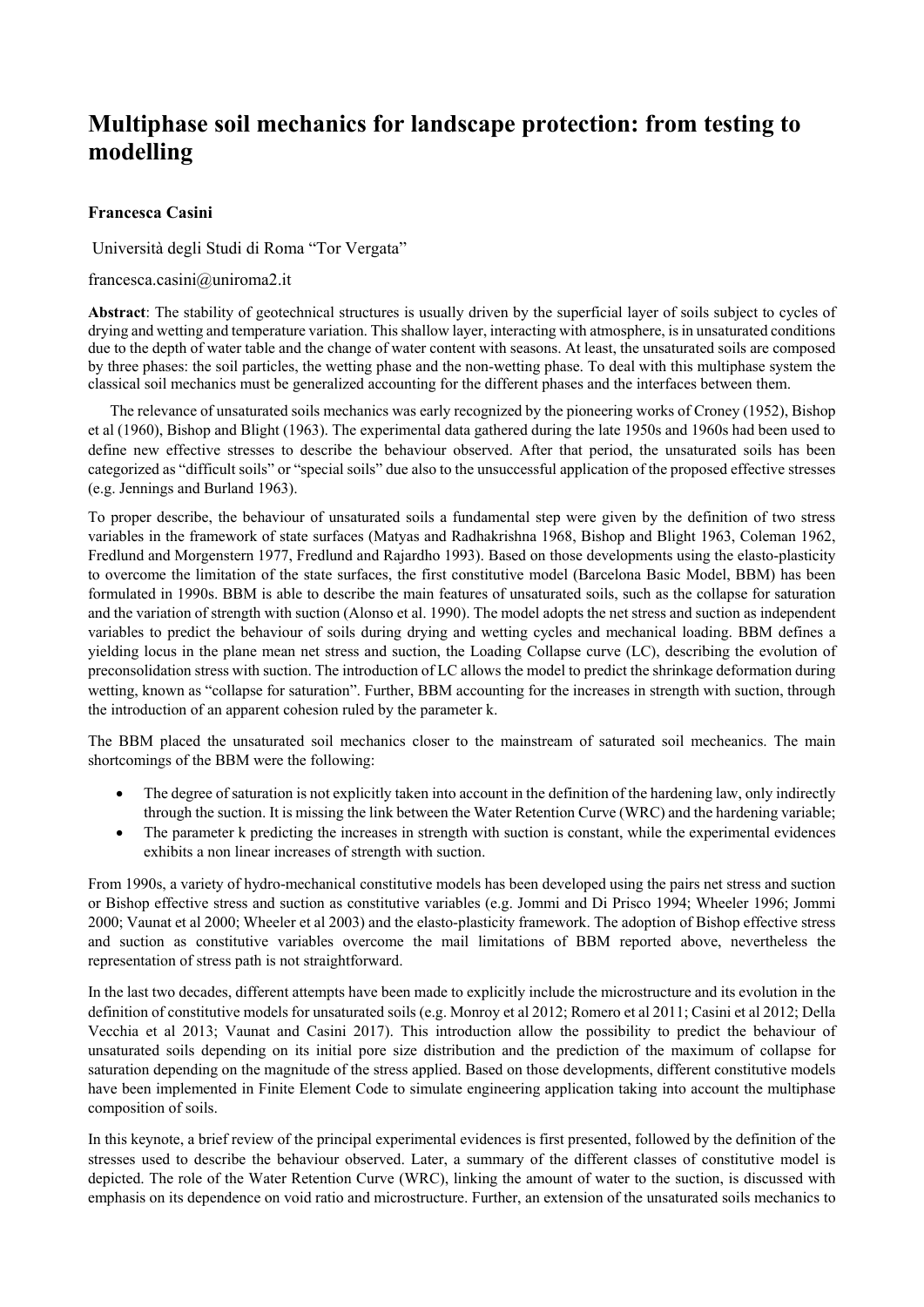describe the behaviour of frozen soils is treated. Finally, different engineering application spanning from shallow landslides induced by rainfall to frost-heave soils are back-analysed using the framework of unsaturated soil mechanics.

# **Experimental evidences**

Typical results under oedometric compression loading are reported in Figure 1a (after Casini 2008). The tests were performed on Jossigny silt under suction controlled conditions, the preconsolidation stress increases with suction while the compressibility coefficient decreases. When an unsaturated samples follow a wetting path can either swell or shrink, it depends on the initial conditions in terms of void ratio and degree of saturation, on the microstructure and on the vertical stress applied. Figure 2 summarizes a series of wetting tests performed on colluvium Brasilian soil (after Vilar *et al* 2006). The inundation of the samples have been performed under vertical stresses spanning from 50 to 400 kPa. It is interesting to note that the collapse for saturation (CP) exhibits a maximum and than decreases. CP evolution with vertical stress is reported in Figure 2b for two level of suction (60 and 200 kPa respectively).



Figure 1 Oedometric tests at different suction level (after Casini 2008)





Figure 2 Axial deformation versus vertical net stress: a) inundation performed at different vertical stress; b) axial deformation during collapse (CP) versus net stress starting from two level of suction *(*after Vilar *et al 2006*)*.*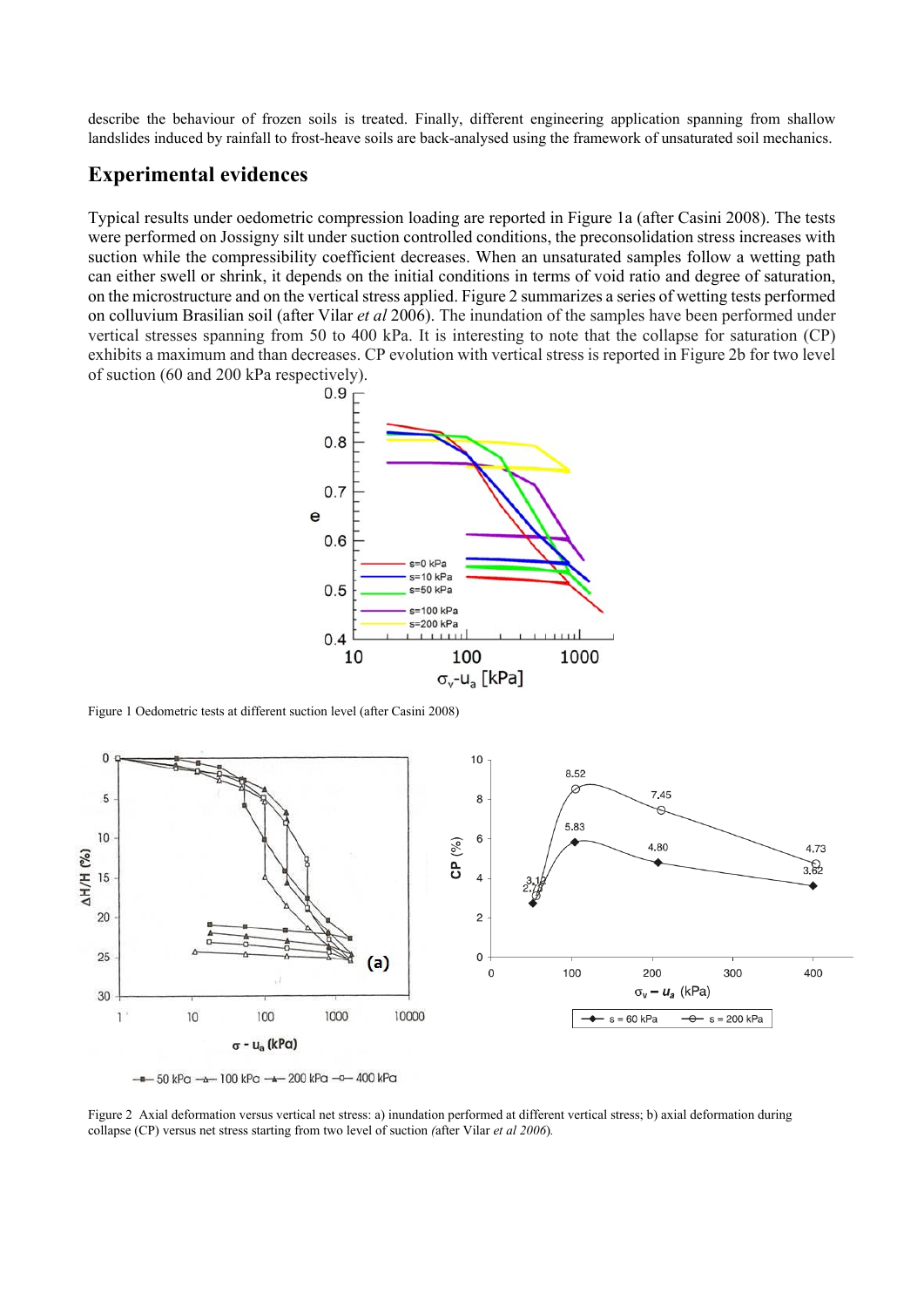The strength of unsaturated soils increases with suction, the tests reported in Figure 3a were performed under suction controlled condition with a confining net stress  $p-u_a=400$  kPa on Metramo silt (after Rampino et al 2000). Also the dilatancy increases with suction (Figure 3b) while the degree of saturation follow the volumetric behaviour, when the sample dilates the degree of saturation decreases (Figure 3c).



Figure 3- Axial compression loading phase of Metramo silt at different suction (after Rampino *et al* 2000)



Figure 4- Small strain stiffness  $G_0$  versus mean effective stress p': a) saturated – unsaturated samples of Po silt (after Vassallo *et al* 2006; Casini *et al* 2007); b) natural –reconstituted Vallericca clay (after Rampello *et al* 1995)

The small strain stiffness  $G_0$  increases with suction as shown in Figure 4a, indeed the values of  $G_0$  versus  $p'$ measured under controlled suction conditions by resonant column tests (Vassallo *et al* 2006) shown a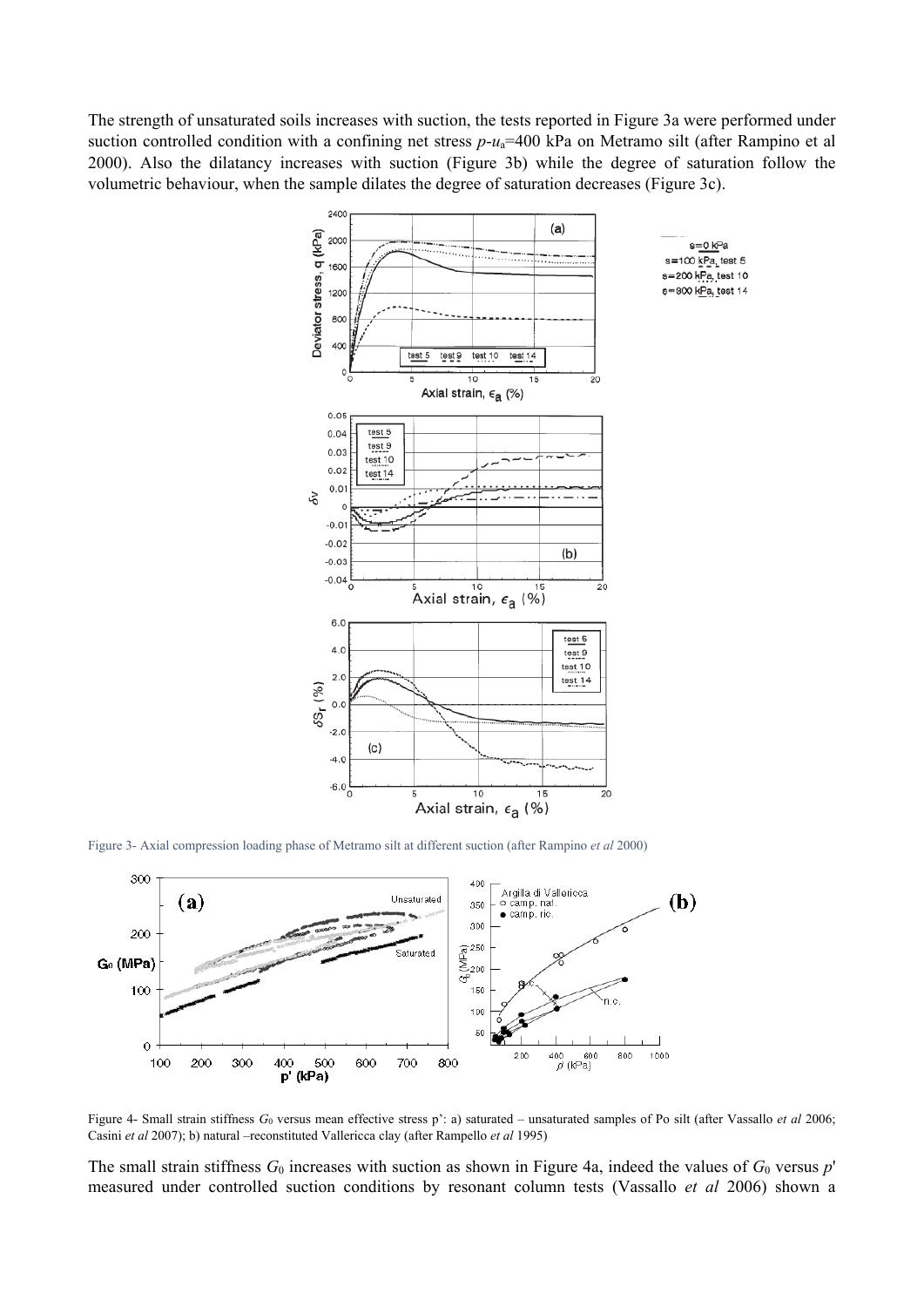translation upwards. This behaviour is similar to those highlighted for saturated samples comparing natural and reconstituted of Vallericca clay samples in Rampello *et al* (1994).

#### **Water Retention Curve**

The Water Retention Curve (WRC) represents the volume of water retained in the soil as function of the suction  $s = u_{\text{nw}} - u_{\text{w}}$  where  $u_{\text{nw}}$  is the pressure of the non-wetting phase (air above the water table) and  $u_{\text{w}}$  is the wetting phase (water). WRC is function of the void ratio (or porosity) of soil and exhibits hysteresis, as shown in Figure 5, whatever is the variable chosen to represents the amount of water in the soil  $(e_w = V_w/V_s; S_r = e_w/e; w = e_w/G_s;$  $w=nS_r=e_w/1+e$ .



 $\rightarrow W_1(e=0.80) - d_1(e=0.80) - W_2(e=0.73) - d_2(e=0.73)$ 

Figure 5 Water retention Curve of Jossigny silt under suction controlled conditions during wetting (blu curve) and drying (red curve) at two different values of void ratio e.

The microstructure of the soil strongly affects the shape of water retention curve and the hydraulic properties as highlighted by different authors (e.g. Romero & Vaunat 2000; Romero et al 2011; Casini et al 2012; Della Vecchia et al 2015; Azizi et al 2019). Figure 6 shown the experimental results on Viadana silts aims at studying the effects of wetting and drying cycles on the WRC (Azizi et al 2019). The authors remark that fabric change take place even without significant volumetric strains, promoting an irreversible increase in the hydraulic conductivity and a reduction in the capacity to retain water compared to the as-compacted soil.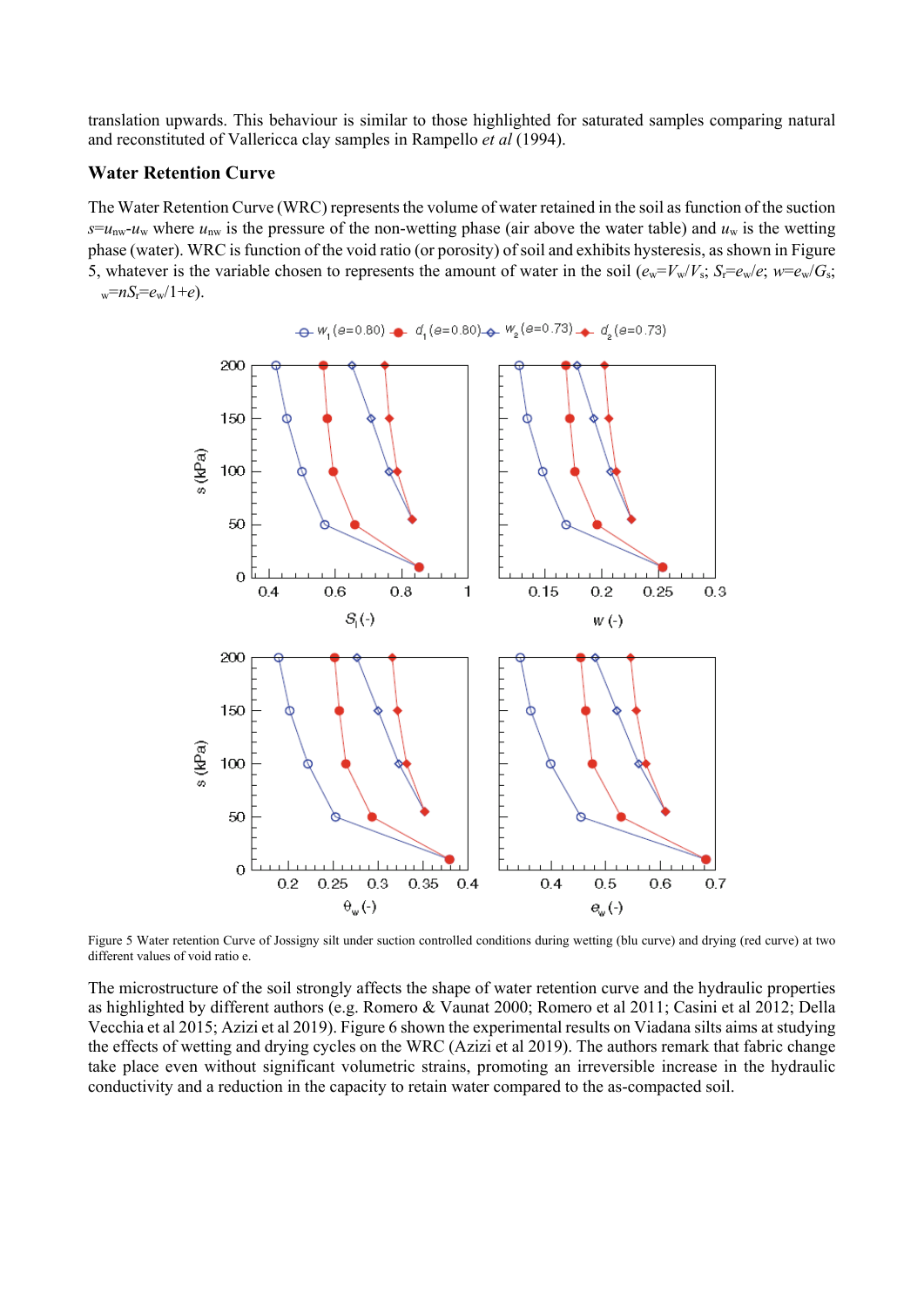

Figure 6. Effect of repeated hydraulic loads on the water retention behaviour: (a)  $Sr$ -log(s) (b)  $e$ -log(s) (c)  $e_w$ -log(s) (after Azizi *et al* 2019)

### **Stress variables and constitutive modelling in unsaturated soils**

In saturated conditions, where two phase are considered solid particle and fluid, the Terzaghi effective stress represents the only stress governing the mechanical behavior of soils. In unsaturated conditions the choice of appropriate stress variable is still an intensive debated issue. With n-phase, we need "n-1" effective stresses to properly describe the behavior of a multiphase soil.

As pointed out in Jommi (2000): ''in fact, no single stress variable has ever been found which, substituted for effective stress, allows for a description of all the aspects of the mechanical behavior of a given soil in the unsaturated range''. A second variable is generally required to represent the stabilizing influence of suction on intergranular forces and the volumetric effects of its removal or weakening, by wetting (Gens et al 2006).

The most common choice of two variables to describe the behavior of unsaturated soils are:

- net stress  $\sigma_{\text{ijnet}} = \sigma_{\text{ij}} u_{\text{nw}} \delta_{\text{ij}}$  and suction  $s = u_{\text{nw}} u_{\text{w}}$  (*e.g.* Fredlund & Morgenstern 1977; Alonso *et al* 1990);
- e generalised stress approach  $\sigma'_{ij} = \sigma_{ij} u_{nw} \delta_{ij} + \chi(u_{nw} u_w) \delta_{ij}$  (Bishop 1959) and suction  $s = u_{nw} u_w$ ; (e.g. Jommi 2000, Tamagnini 2004; Casini 2012; Della Vecchia *et al* 2015; Rotisciani *et al* 2015, 2016).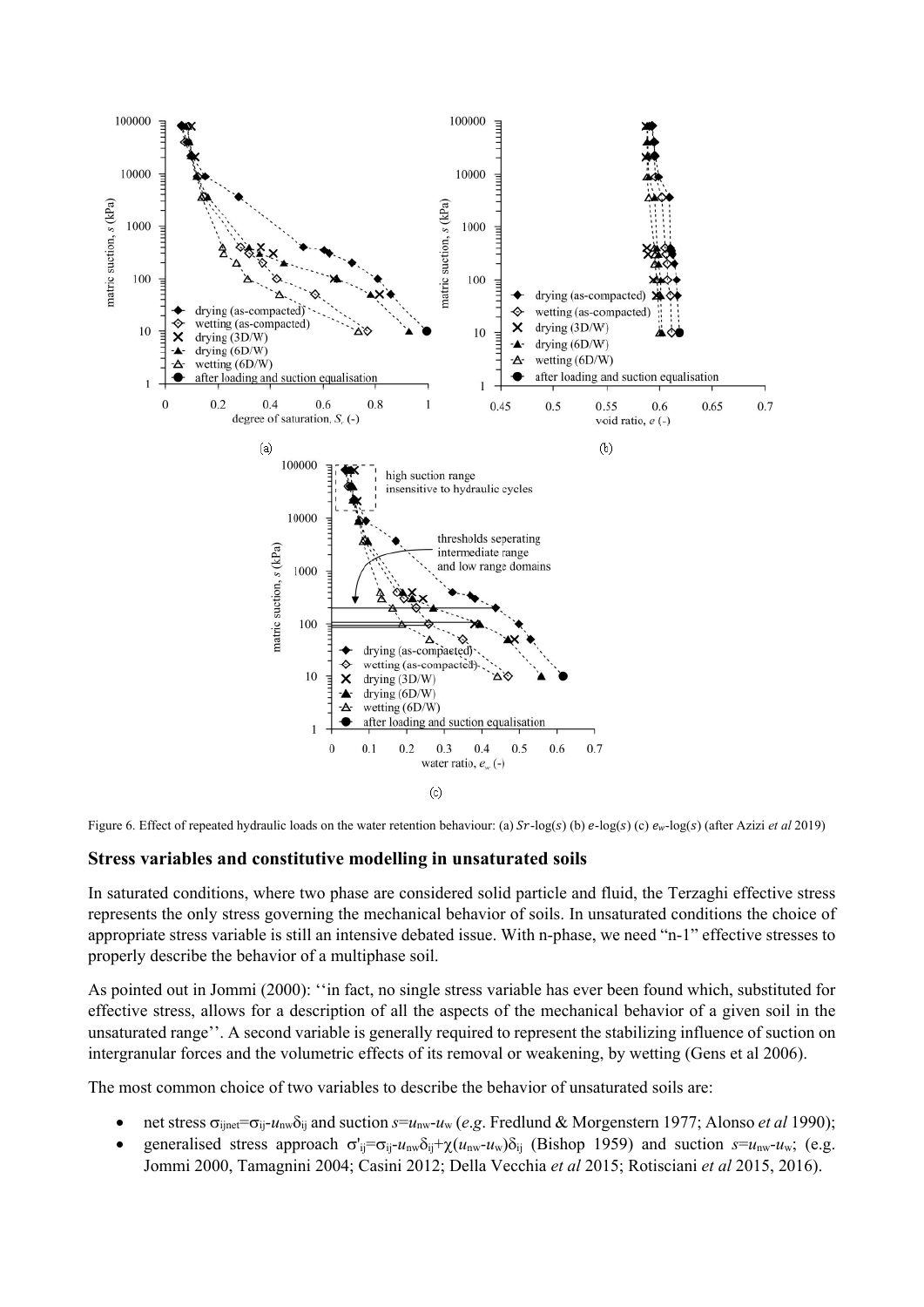A summary of the possible choice in unsaturated conditions is reported in Tarantino *et al* (2000), Gens *et al* (2006); Nuth and Laloui (2008) and Sheng (2011).

The definition of two stress variables, net or generalized, are not able alone to explain the collapse for saturation during wetting. In addition, we must define a yielding curve (Loading-Collapse) which increases with suction (e.g. Alonso et al 1990) or with degree of saturation (e.g. Jommi 2000) as function of the net or generalized mean stress. In Figure 7 is an idealized scheme of the path followed by a sample during wetting in the  $e$ - $\sigma'$ <sub>v</sub> plane and  $(1-\chi)-\sigma'$ <sub>v</sub> planes (after Casini 2012).



Figure 7 Stress path followed by a point p to saturation s. Point I represents the saturated preconsolidation vertical stress of point p (after Casini 2012).



Figure 8 Collapse strain dependence on initial density and applied stress for compacted Pearl clay (after Della Vecchia *et al* 2015)

Further the introduction of microstructure evolution in the WRC and the anisotropy (after Romero & Jommi 2008) in the mechanical model led the possibility to predict also the maximum of the collapse for saturation as shown in Della Vecchia *et al* (2013) and reported in Figure 8.

The final part of the keynote is devoted to an extension of the BBM framework (Nishimura *et al* 2009) able to describe the behavior of artificially frozen soils (Casini *et al* 2016; Mole *et al* 2017) and to the use of the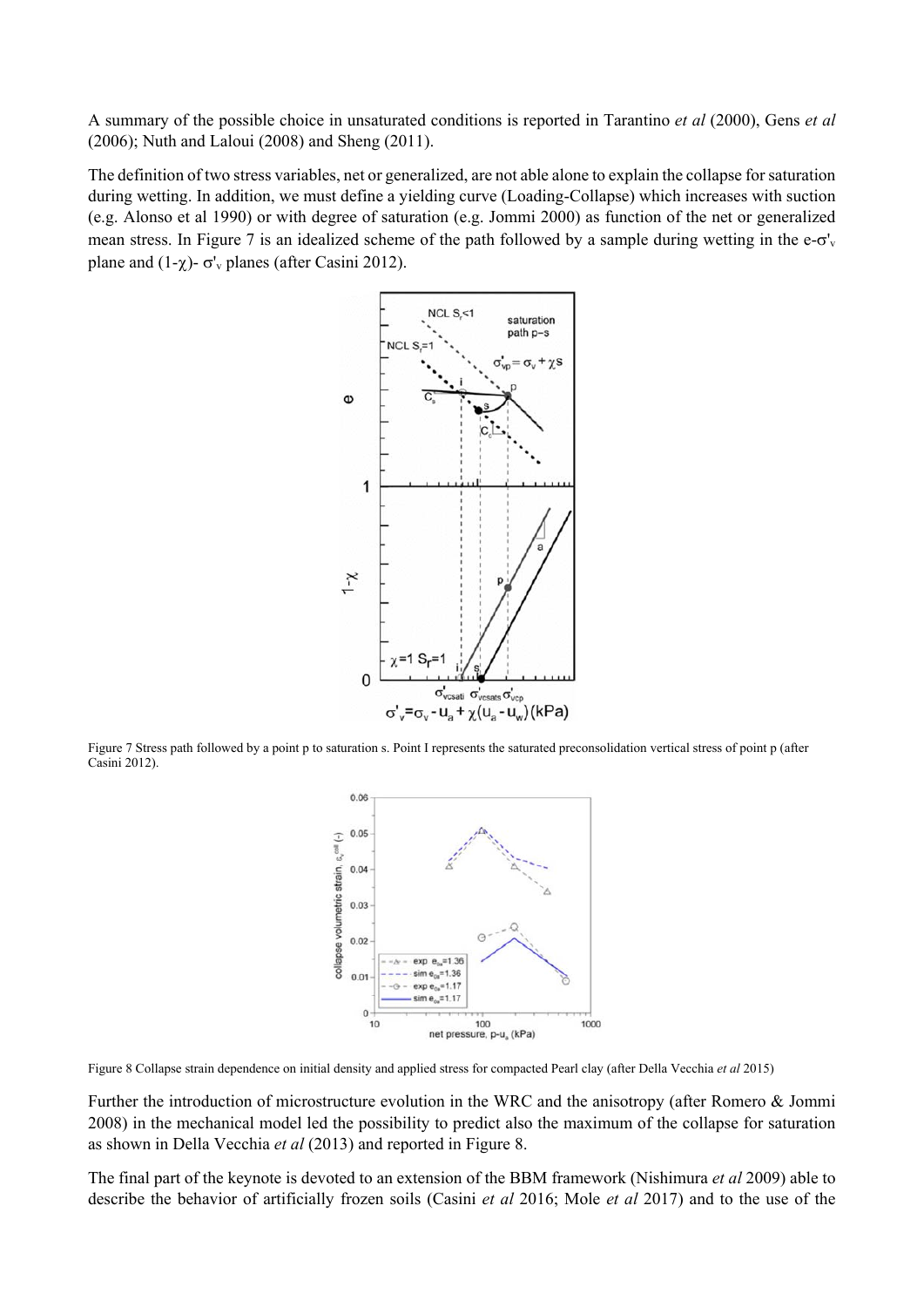unsaturated framework to predicts the triggering mechanisms of shallow landslides (Sitarenios *et al* under review).

#### **References**

Alonso E.E., Gens A., Josa A. (1990) A constitutive model for partially saturated soils. Géotechnique 40:405–430

Azizi, A., Musso, G., Jommi, C. (2019) Effects of repeated hydraulic loads on microstructure and hydraulic behaviour of a compacted clayey silt. Can Geotech J (in print).

Bishop, A.W., Alpan, I., Blight, G.E., Donald, I.B. (1960) Factors controlling the strength of partly saturated cohesive soils. In: Research conference on shear strength of cohesive soils, Boulder, ASCE, pp 503–532

Bishop, A.W., Blight, G.E. (1963) Some aspects of effective stress in saturated and partly saturated soils. Géotechnique 13:177–197

Casini, F. (2008). Effetti del grado di saturazione sul comportamento meccanico di un limo. PhD thesis, Università degli Studi di Roma La Sapienza, Italy

Casini, F. (2012) Deformation induced by wetting: a simple model. Canadian Geotechnical Journal 49: 954–960

Casini, F., Gens, A., Olivella, S., Viggiani, G. (2016). Artificial ground freezing of a volcanic ash: laboratory tests and modelling*. Environmental Geotechnics* 3 (3): 141-154.

Casini, F., Vassallo, R., Mancuso, C., and Desideri, A. (2007). Interpretation of the Behaviour of Compacted Soils Using Cam-Clay Extended to Unsaturated Conditions. In: Theoretical and Numerical Unsaturated Soil Mechanics, Springer Proceedings in Physics, 113(1): 29-36.

Casini, F., Vaunat, J., Romero, E., Desideri A. (2012). Consequences on water retention 32 properties of double porosity features in a compacted silt. Acta Geotechnica. 7: 139–150.

Coleman, J.D. (1962) Stress strain relations for partly saturated soil. Correspondence. Géotechnique 12:348–350

Croney, D. (1952) The movement and distribution of water in soils. Géotechnique 3:1–16

Della Vecchia, G., Jommi, C. and Romero E. (2013). A fully coupled elastic–plastic hydromechanical model for compacted soils accounting for clay activity. International Journal for Numerical and Analytical Methods in Geomechanics, 37 (5): 503–535.

Fredlund, D.G., Morgenstern, N.R. (1977) Stress state variables and unsaturated soils. J Geotech Eng Div ASCE 103:447–466

Fredlund, D.G., Rahardjo, H. (1993) Soil mechanics for unsaturated soils. Wiley, New York

Gallipoli, D., Wheeler, S., Karstunen, M. (2003) Modelling the variation of degree of saturation in a deformable unsaturated soil. Géotechnique 53(1):105–112

Gens, A. (2010). Soil-enviroment interactions in geotechnical engineering. Géotechnique 60(1): 3-74.

Gens, A., Sánchez, M., and Sheng, D. (2006). On constitutive modelling of unsaturated soils. Acta Geotechnica, 1 545 (3): 137–147.

Jennings, J.E.B., Burland J.B. (1962) Limitations to the use of effective stresses in partly saturated soils. Géotechnique 12:125–144

Jommi, C. (2000) Remarks on the constitutive modelling of unsaturated soils. In Experimental Evidence and Theoretical Approaches in Unsaturated Soils. Proceedings of the International Workshop on Unsaturated Soils, Trento. Edited by A. Tarantino and C. Mancuso. Balkema, Rotterdam. pp, 139–153

Matyas, E.L., Radhakrishna, H.S. (1968) Volume change characteristics of partially saturated soils. Géotechnique 18:432–448

Molé, V., Casini, F., Viggiani, G.M.B. (2017). Il congelamento artificiale dei terreni eseguito nei pressi di un palo di fondazione. XXVI Convegno Nazionale di Geotecnica - La geotecnica nella conservazione e tutela del patrimonio costruito

Monroy, R., Zdravkovic, L., Ridley, A. (2010) Evolution of microstructure in compacted London clay during wetting and loading. Géotechnique 60(2):105–119

Nishimura, S., Gens, A., Olivella, S. & Jardine, R.J. (2009). THM-coupled finite element analysis of frozen soil: formulation and application*. Géotechnique* 59 (3) : 159-171.

Nuth, M., Laloui, L. (2008) Advances in modelling hysteretic water retention curve in deformable soils. Comput Geotech 35:835–844

Nuth, M., Laloui, L. (2008) Effective stress concept in unsaturated soils: Clarification and validation of a unified framework. Comput Geotech 32:771–801